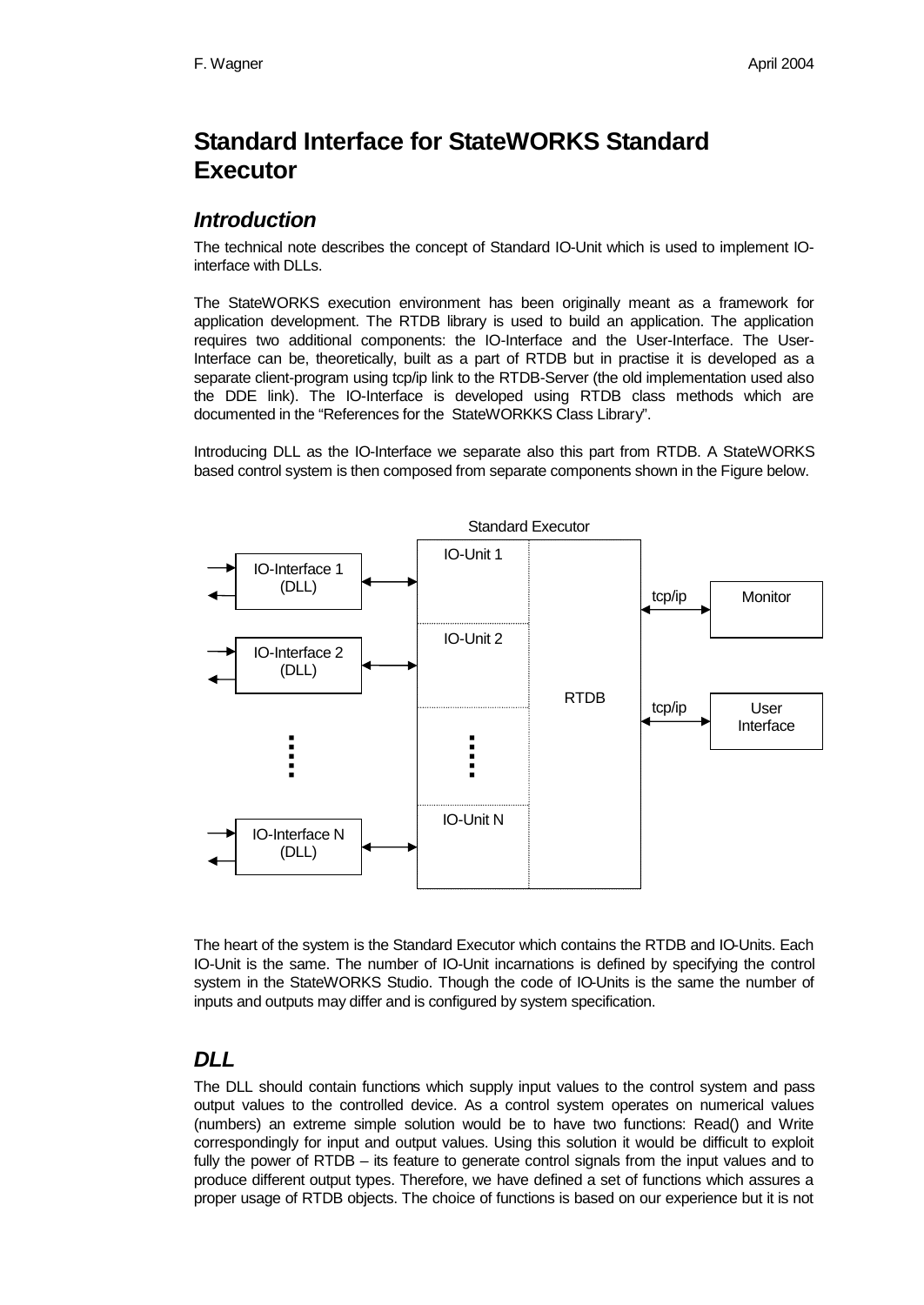closed. If we find a reason to expand the set of DLL functions in the future or if a user has a special requirement we can always add new functionality. The expansion is a rather simpler task and could be done rapidly.

The StdDll.h file contains declarations of C- functions that have to be implemented in the DLL. There are 3 groups of them.

The first group contains:

bool OpenDevice( long lAddress); bool CloseDevice();

These functions are used by the IO-Unit to open and close the device driver. The device driver is opened by a start of the application. If the device driver cannot be opened the application exits. The device driver is closed when the application exits.

The second group contains "read" functions:

```
bool ReadBool( long* lValue, long lChannel); // DIs
bool ReadShort( short int* iValue, long lChannel ); // XDAs<br>bool ReadLong( long* lValue, long lChannel ); // NIs
bool ReadLong( long* lValue, long lChannel );
bool ReadString( char** stValue, long lChannel ); // DATs
```
These functions are used by the IO-Unit to poll input values. Each function must be written taking into account its usage in the IO-Unit:

- The ReadBool() is used to deliver values of DI objects which is clear defined.
- The ReadShort() is used to deliver values of XDA objects. The meaning of the XDA values is application dependent.
- The ReadLong() is used to deliver values of NI objects which meaning is clear defined. The values are normally read from D-A converters. We have increased the resolution: instead of the short int type which has corresponded to 16-bit converters we use now the long type (no limitations on resolution).
- The ReadString() is used to deliver strings which are written into DAT objects. The meaning of the DAT values is application dependent.

In addition, there is also the function:

bool ReadSingleBool( bool\* bValue, long lChannel ); // not used

defined which could be used to poll single digital input channels. In this moment, it is not used. Maybe, in the future we will find a justification for it.

The third group contains "write" functions:

```
bool WriteSingleBool( bool bValue, long lChannel ); // DO
bool WriteShort( short int iValue, long lChannel ); // CMDs
bool WriteLong( long lValue, long lChannel ); // NOs
bool WriteString( char* stValue, long lChannel ); // TABs
```
These functions are used by the IO-Unit to output values. Each function must be written taking into account its usage in the IO-Unit:

The WriteSingleBool() is used to write the value of a DO object to the device driver. It writes one single value at a time to a given channel.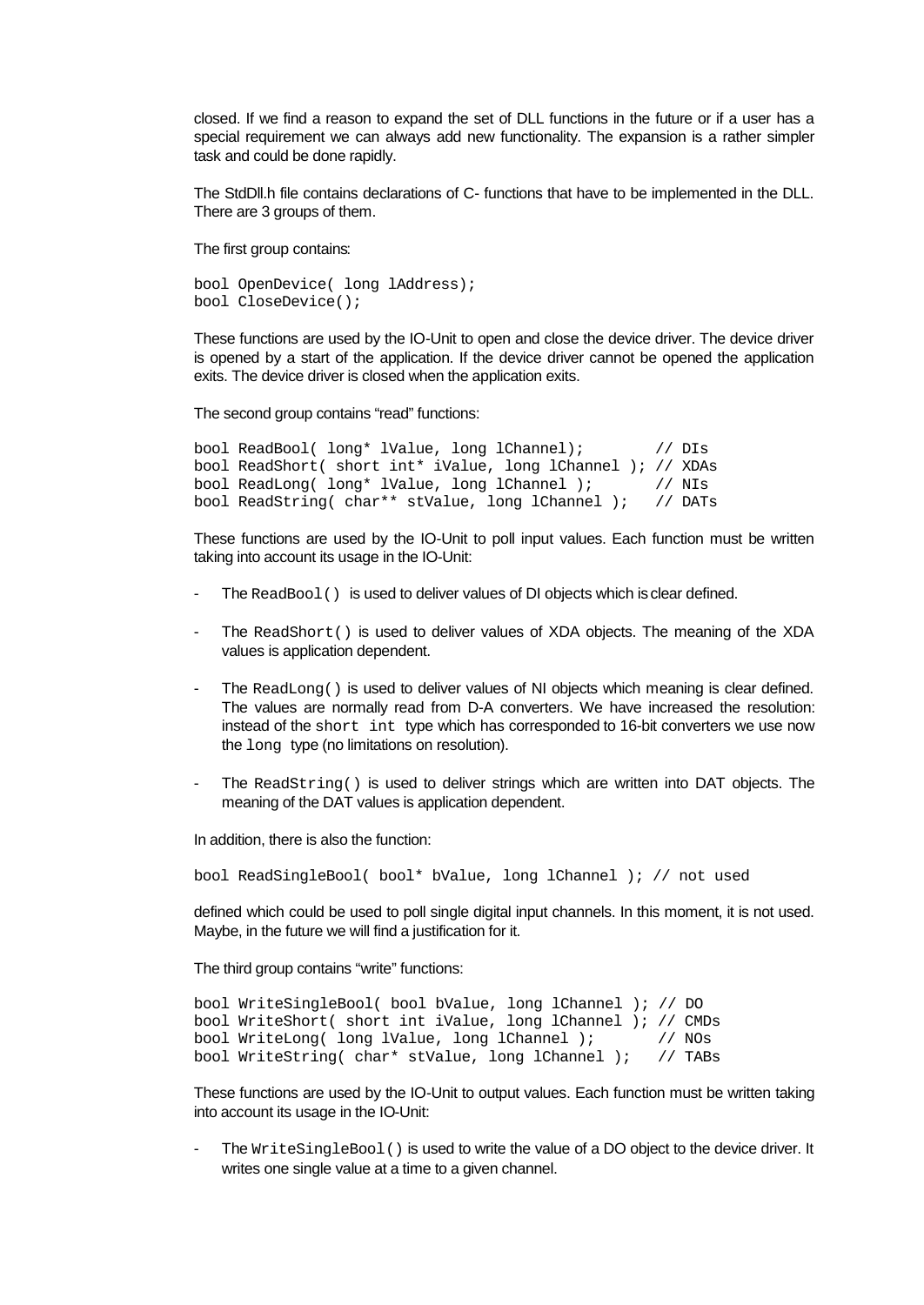- The  $WriteShort()$  is used to write the value of a CMD object to the device driver. The IO-Unit may have only one CMD object; therefore the lChannel has always the value 0. On demand it may be expanded. The meaning of the values is application dependent.
- The  $Writelong()$  is used to write the value of a NO object to the device driver. The meaning of the values is clear defined. We have increased the resolution: instead of the short int type which has corresponded to 16-bit converters we use now the long type (no limitations on resolution).
- The  $Writestring()$  is used to write a string to the device driver. The string is an output of a TAB object. The IO-Unit can have only one TAB object; therefore the lChannel has always the value 0. On demand it may be expanded. The meaning of the string is application dependent.

A DLL must have implemented all the above functions. The function which are not required in an application just return *false*.

The actual form of the DLL function declaration file depends on the development environment. For instance, an h-file used for MS Visual Studio could have a form shown in the file StExample1.h.

#### *IO-Unit*

The IO-Unit for the DLL may access the following object types: DI, NI, XDA and DAT for read operations and DO, NO, CMD and TAB for write operation. In addition, the IO-Unit must contain 8 alarm objects; each alarm linked with a corresponding function (any failure by a read or write operations is signalled by an alarm). Hence, the minimum content of the IO-Unit is:

|   | Par DllName      |   | must-not-be-changed |
|---|------------------|---|---------------------|
| 2 | Al ReadDiError   | 4 | must-not-be-changed |
| 3 | Al ReadXdaError  | 4 | must-not-be-changed |
| 4 | Al ReadNiError   | 4 | must-not-be-changed |
| 5 | Al ReadDatError  | 4 | must-not-be-changed |
| 6 | Al WriteDoError  | 4 | must-not-be-changed |
| 7 | Al WriteCmdError | 4 | must-not-be-changed |
| 8 | Al WriteNoError  | 4 | must-not-be-changed |
| 9 | Al WriteTabError | 4 | must-not-be-changed |
|   | Par PollingTime  |   | must-not-be-changed |

By specifying the IO-Unit the following rules must be kept:

- 10 object names (2 parameters and 8 alarms) must not be changed or removed (see a remark in the Description field)..
- The first (Par  $Dll$ Name) and the last (Par PollingTime) name and its position must not be changed.
- Any number of object names may be inserted between the first ( $Par\_D11Name$ ) and the last (Par PollingTime) name. The order does not play any role.

The StandardIO.unt file contains a sample of the unit definition for the standard IO-Unit. The IOD-file has the following content:

H G:\StateWORKS\Projects\Examples\Standard\Conf\StandardUnit.iod

| B # | Name - Object List - | Type Description       |
|-----|----------------------|------------------------|
|     | Par DllName          | 11 must-not-be-changed |
|     | Al ReadDiError       | 4 must-not-be-changed  |
|     | Al ReadXdaError      | 4 must-not-be-changed  |